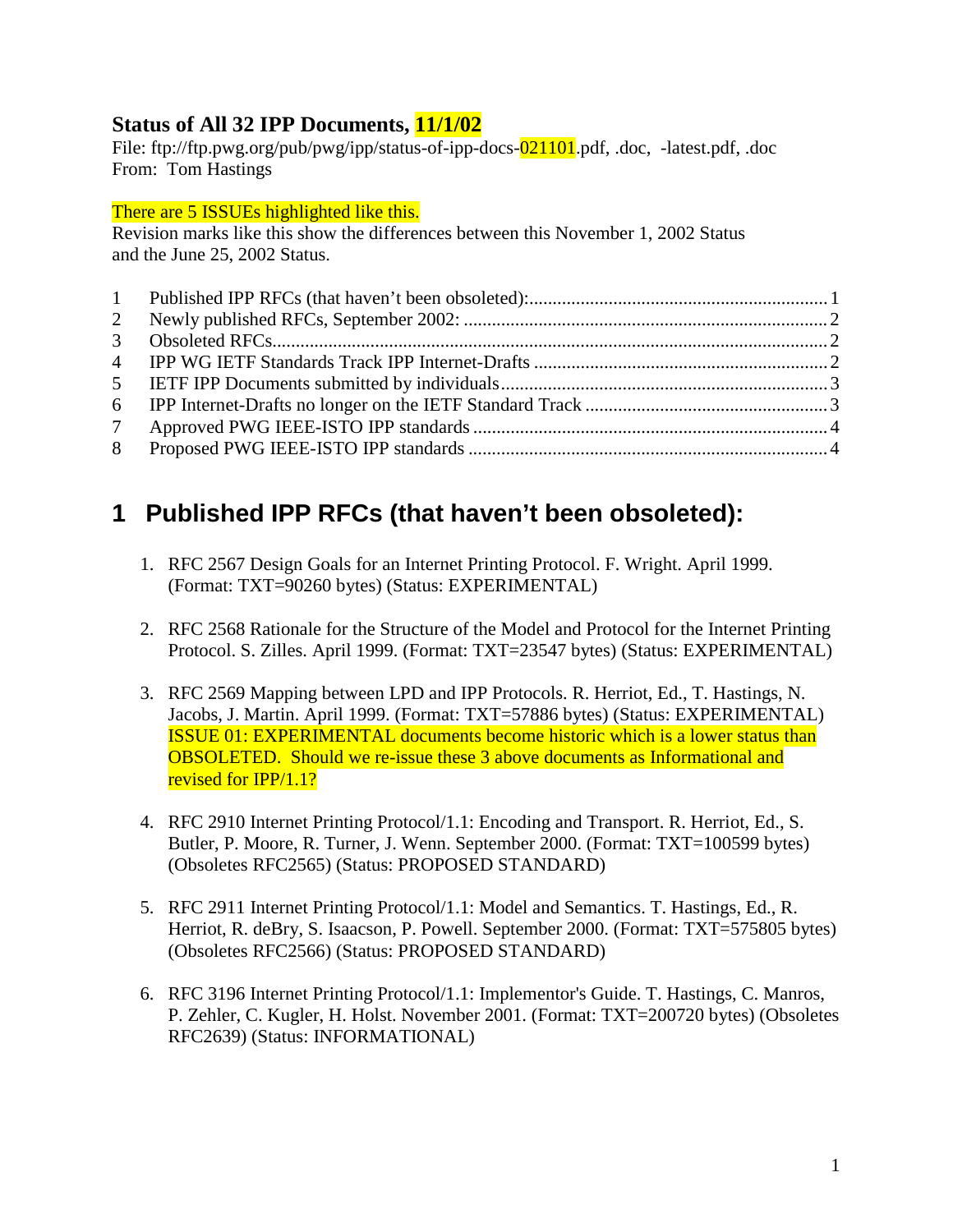<span id="page-1-0"></span>7. RFC 3239 Internet Printing Protocol (IPP): Requirements for Job, Printer, and Device Administrative Operations. C. Kugler, H. Lewis, T. Hastings. February 2002. (Format: TXT=29532 bytes) (Status: INFORMATIONAL)

#### **2 Newly published RFCs, September 2002:**

- 8. RFC3380 "Internet Printing Protocol (IPP): Job and Printer Set Operations", Hastings, T., Herriot, R., Kugler, C., and H. Lewis, RFC 3380, September 2002, (was [set-ops]).
- 9. RFC3381 "Internet Printing Protocol (IPP): Job Progress Attributes", Hastings, T., Lewis, H., and R. Bergman, RFC 3381, September 2002, (was [job-prog]).
- 10. RFC3382 deBry, R., Hastings, T., Herriot, R., Ocke, K., and P. Zehler, "Internet Printing Protocol (IPP): The 'collection' attribute syntax", RFC 3382, September 2002, (was [coll]).

# **3 Obsoleted RFCs**

- 11. RFC2565 "Internet Printing Protocol/1.0: Encoding and Transport", Herriot, R., Butler, S., Moore, P., and R. Turner, RFC 2565, April 1999. Obsoleted by RFC 2910.
- 12. RFC2566 "Internet Printing Protocol/1.0: Model and Semantics", R. deBry, T. Hastings, R. Herriot, S. Isaacson, and P. Powell, RFC 2566, April 1999. Obsoleted by RFC 2911.

## **4 IPP WG IETF Standards Track IPP Internet-Drafts**

These are the Internet-Drafts that are still on the Standards Track as submitted by the IETF IPP WG:

- 13. "Internet Printing Protocol: Requirements for IPP Notifications", T. Hastings, R Bergman, R deBry, 07/23/2001, <draft-ietf-ipp-not-06.txt> (Informational) Status: Completed IESG Last Call: APR 7, 2002; IESG comments, if any, have not been received yet; (Started IESG Last Call: MAR 8, 2002)
- 14. "Internet Printing Protocol (IPP): IPP Event Notifications and Subscriptions", R. Herriot and T. Hastings, , 6/27/2002, <draft-ietf-ipp-not-spec-09.txt> (Proposed standard) Status: Completed IPP WG Last Call (again), July 2002. Updated and published I-D, 10/10/02 AD contacted to progress this and IPPGET through IESG Last Call.
- 15. "Internet Printing Protocol (IPP): Job and Printer Administrative Operations", T. Hastings, R Bergman, Carl Kugler, 07/23/2001, <draft-ietf-ipp-ops-set2-03.txt> (Proposed standard)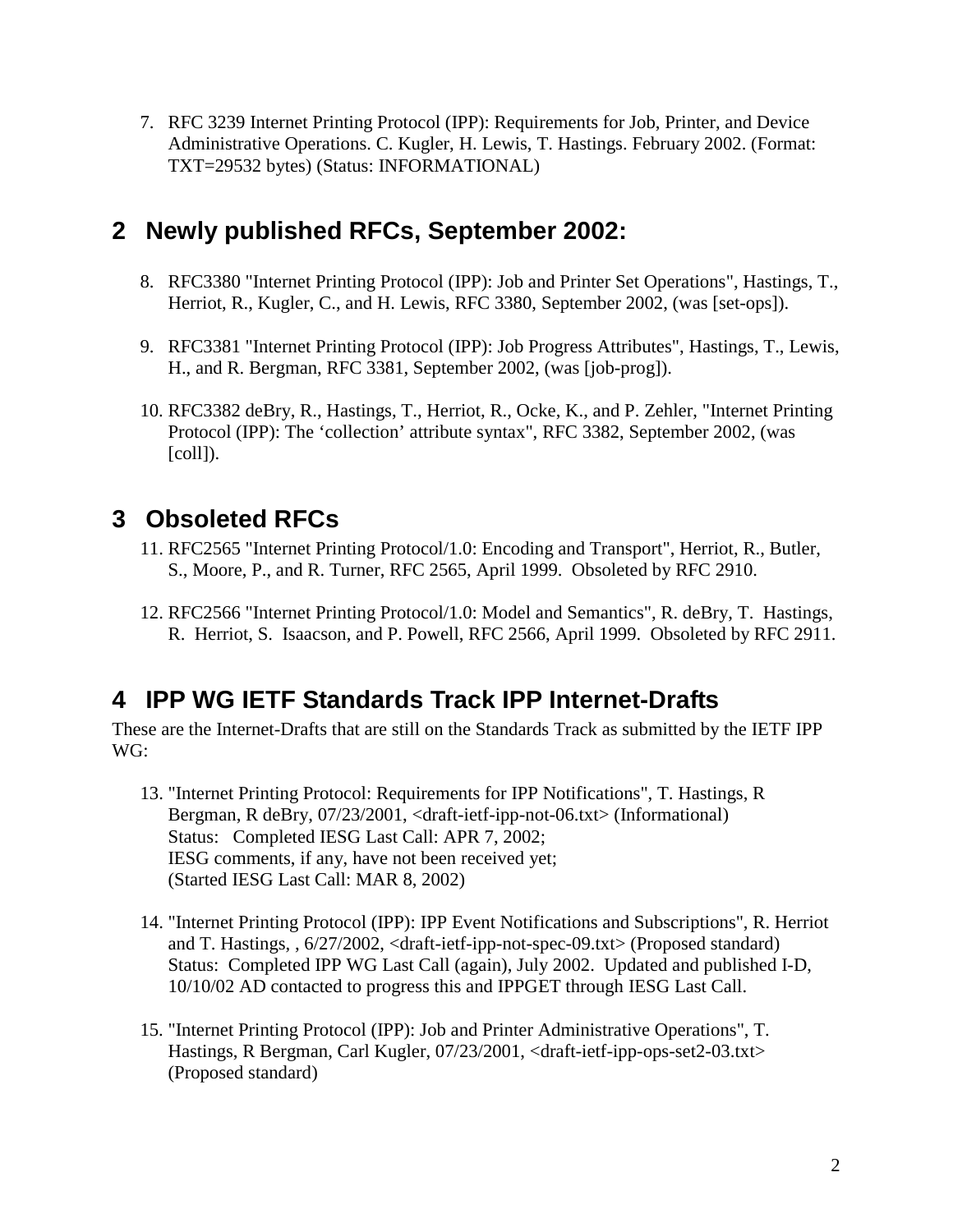<span id="page-2-0"></span>Status: AD comment: Need to fix the Security section, June 20, 2002, T. Hastings working on.

- 16. "Internet Printing Protocol (IPP): The 'ippget' Delivery Method for Event Notifications", R. Herriot, T. Hastings, and H. Lewis, 6/27/2002, <draft-ietf-ipp-notify-get-07.txt> (Proposed standard) Status: Completed IPP WG Last Call, July 2002. Updated and published I-D, 10/10/02. AD contacted to progress IPPGET and the Base Notification spec through IESG Last Call.
- 17. "IPP URL Scheme", R. Herriot, Ira McDonald, 05/20/2002, <draft-ietf-ipp-url-scheme-05.txt> (Proposed standard) Status: Completed IESG Last Call: January 19, 2002; Status: 5/20/02: Updated version sent to the IESG in response to the IESG Last Call comments

## **5 IETF IPP Documents submitted by individuals**

These are the Internet-Drafts that are still on the Standards Track as submitted by individuals:

18. "LDAP Schema for Printer Services", K Jones, R Bergman, Ira McDonald, P Fleming, 02/15/2002 <draft-fleming-ldap-printer-schema-01.txt> (Informational) Status: Entered IESG Last Call: February 20, 2002; Completed IESG Last Call: March 21, 2002; Received IESG comments

#### **6 IPP Internet-Drafts no longer on the IETF Standard Track**

If further activity is desired, they can be pursued as PWG IEEE-ISTO standards:

19. "Internet Printing Protocol (IPP): Printer Installation Extension", T. Hastings, Hugo Parra, Ted Tronson, 07/23/2001, <draft-ietf-ipp-install-04.txt> (Proposed standard) Status: Started IESG Last Call (IESG Protocol Action): April 5, 2002 ISSUE 02: 4/18/02: The AD said the security model is all wrong; the client needs to be able to protect itself.

The IPP WG is withdrawing this work item from the IETF standards track.

- 20. "Internet Printing Protocol (IPP):The 'indp' Delivery Method for Event Notifications and Protocol/1.0", T. Hastings, Hugo Parra, 07/23/2001, <draft-ietf-ipp-indp-method-06.txt> (Proposed standard) Status: Completed IESG Last Call: JAN 19, 2002; The IESG has some confidentiality and authentication issues with INDP. IPP WG is withdrawing progressing this on the IETF Standards track. ISSUE 03: Should we make INDP a PWG IEEE-ISTO standard? ISSUE 03a: If so, who is the champion?
- 21. "Internet Printing Protocol (IPP): The 'mailto:' Delivery Method for Event Notifications", T. Hastings, R. Herriot, Carl-Uno Manros, Henrik Holst, 07/23/2001, <draft-ietf-ipp-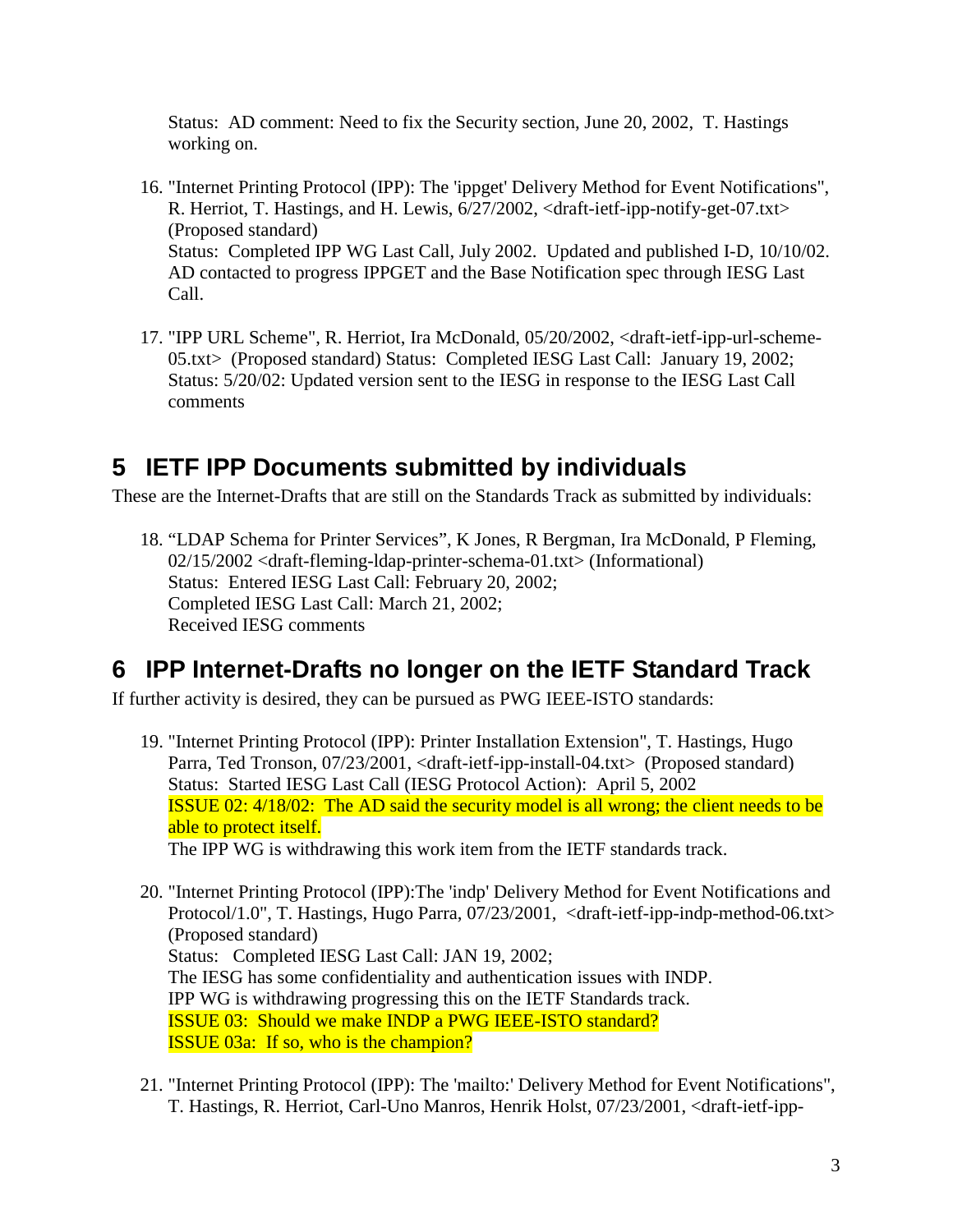<span id="page-3-0"></span>notify-mailto-04.txt> (Proposed standard) Status: The IESG has some confidentiality and authentication issues and recommends SASL and Digest MD-5, (MUST implement, SHOULD use) for use with MAILTO for authentication. IPP WG is withdrawing progressing this on the IETF Standards track. ISSUE 04: Should we make INDP a PWG IEEE-ISTO standard? ISSUE 04a: If so, who is the champion?

## **7 Approved PWG IEEE-ISTO IPP standards**

- 22. IEEE-ISTO 5100.1-2001 [finishing] "Internet Printing Protocol (IPP): "finishings" attribute values extension", Hastings, T., and D. Fullman, February 5, 2001, ftp://ftp.pwg.org/pub/pwg/standards/pwg5100.1.pdf Proposed Update 10/30/02: ftp://ftp.pwg.org/pub/pwg/ipp/new\_VAL/pwg-ipp-finishings-latest.pdf
- 23. IEEE-ISTO 5100.2-2001 [output-bin], "Internet Printing Protocol (IPP): output-bin attribute extension", Hastings, T., and R. Bergman, February 7, 2001, ftp://ftp.pwg.org/pub/pwg/standards/pwg5100.2.pdf Proposed Update 10/30/02: ftp://ftp.pwg.org/pub/pwg/ipp/new\_ATT/pwg-ipp-output-bin-latest.pdf
- 24. IEEE-ISTO 5100.3-2001 [prod-print], "Internet Printing Protocol (IPP): Production Printing Attributes - Set1", Ocke, K., and T. Hastings, February 12, 2001, ftp://ftp.pwg.org/pub/pwg/standards/pwg5100.3.pdf Errata posted, August 25, 2002: ftp://ftp.pwg.org/pub/pwg/ipp/new\_PPE/pwg5100.3-with-errata-020825.pdf
- 25. IEEE-ISTO 5100.4-2001 [override], "Internet Printing Protocol (IPP): Override Attributes for Documents and Pages", Herriot, R., and K. Ocke, February 7, 2001, ftp://ftp.pwg.org/pub/pwg/standards/pwg5100.4.pdf

## **8 Proposed PWG IEEE-ISTO IPP standards**

The following PWG Proposed standards are in various states of progression. They will be assigned IEEE-ISTO numbers in the 5100 series, after they have passed PWG Last Call. In the meantime, the suggested symbolic reference is indicated inside square brackets.

- 26. [doc-obj], "Internet Printing Protocol (IPP): Document Object, Hastings, T. and P. Zehler, version 0.5, October 25, 2002, work in progress, ftp://ftp.pwg.org/pub/pwg/ipp/new\_DOC/pwg-ipp-document-object-latest.pdf
- 27. [not-srv], "Distributed Notification Service and IPPGET Client Behavior", Hastings, T., Lewis, H., and I. McDonald, October 10, 2002, work in progress, ftp://ftp.pwg.org/pub/pwg/ipp/new\_NOT/ipp-dist-not-service-021010.pdf